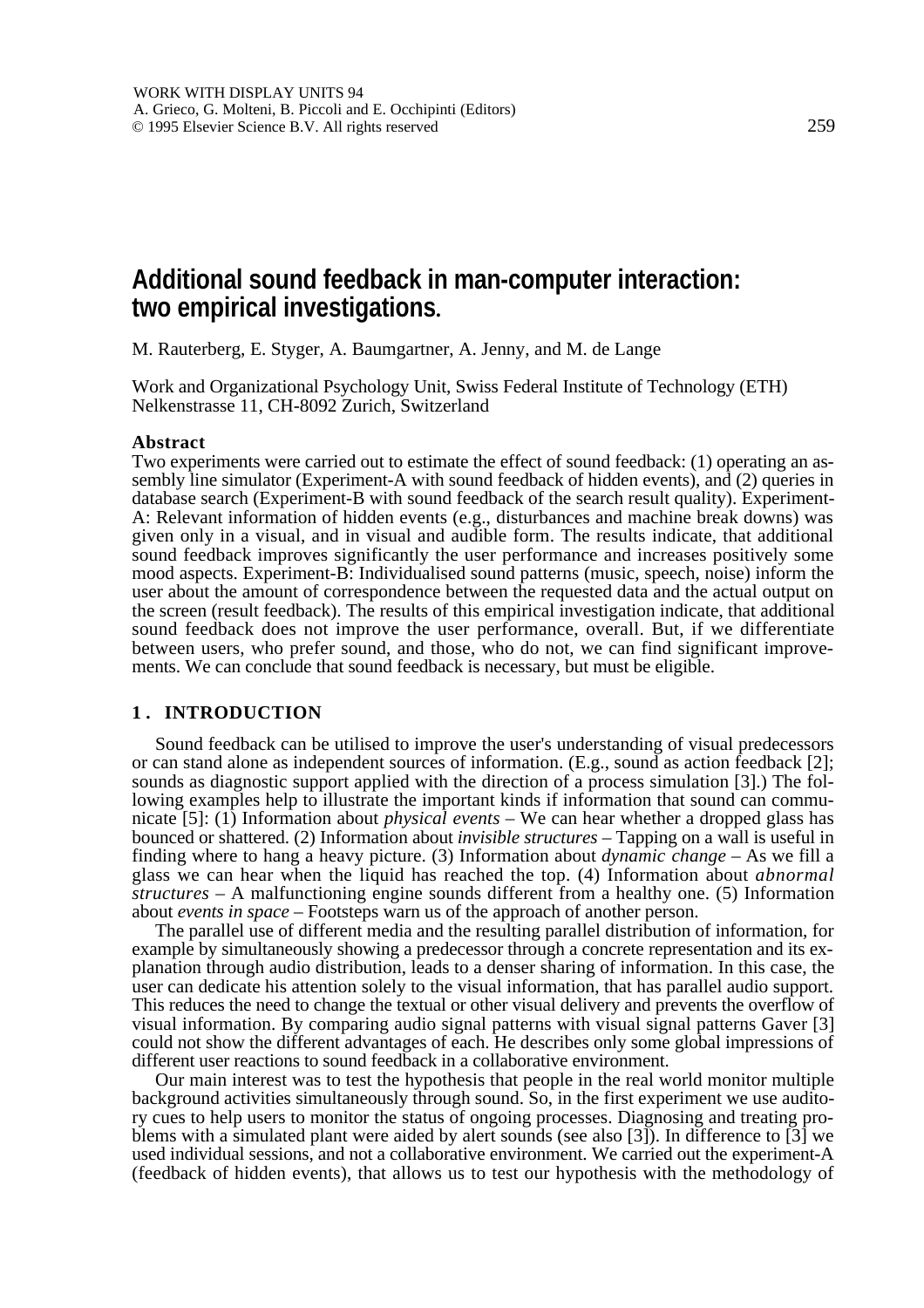applied statistics (cf. [6]). As stated in [8] dialog systems should offer the user alternative procedures for accomplishing his or her goals (flexibility) and allow the user to tailor the system according to his or her needs. These criteria take into account both inter-individual and intra-individual differences of the users. So, in the second experiment we tested the hypothesis that customisation of sound feedback supports the usage of interactive software.

# **2 . EXPERIMENT-A: FEEDBACK OF HIDDEN EVENTS**

## **2 . 1 Method**

**Subjects:** Eight male students of computer science at the ETH (mean age  $24 \pm 1$  years) were instructed to operate an assembly line simulator.

**Material:** This simulator was implemented with a direct-manipulative interface under Windows on an IBM compatible PC. The audible feedback was continuos sound, that was similar to the special events (normal operating sound, stopping of coolant, no coolant, pneumatic tear off, etc.). The simulation is based on a flexible manufacturing system in Switzerland [4], that produces cases made of aluminium (see 'work pieces' on assembly line in Figure 1). The whole system consists of eight computer-numeric-controlled (CNC) manufacturing centres and eight loading robots for these centres. In the input directing station all work pieces are automatically directed on the assembly line. The assembly line transports each work piece through different stations to the CNC manufacturing centres and back to the output directing station. The whole plant was deliberately designed to be too large to fit on the computer screen, so users could only see about half the CNC machines at any time (see Figure 1 as an 'actual screen clipping' of the whole plant with scroll bar on the right side).



Figure 1. Example of screen clipping with the repair dialog box of CNC-3 (cf. [4]).

We designed our simulator so that each of the machines made sounds to indicate its status over time. Each sound was designed to reflect the semantic of the actual event. For instance, a splashing sound indicated that cooling liquid was being spilled. Because of the complexity of our system, as many as 38 sounds made be placed at once. We attempted to design the sounds so that none would be masked (rendered inaudible) by other sounds. There are two strategies to be useful in avoiding masking. First, sounds were spread fairly evenly in frequency, so that some were high-pitched and others lower. Second, we avoided playing sounds continuously and instead played repetitive streams of sounds, thus maximising the chance for other sounds to be heard in the gaps between repetitions. CNC 0 and CNC 4 are characterised by a high-pitched sound. CNC 3 and CNC 7 are low-pitched.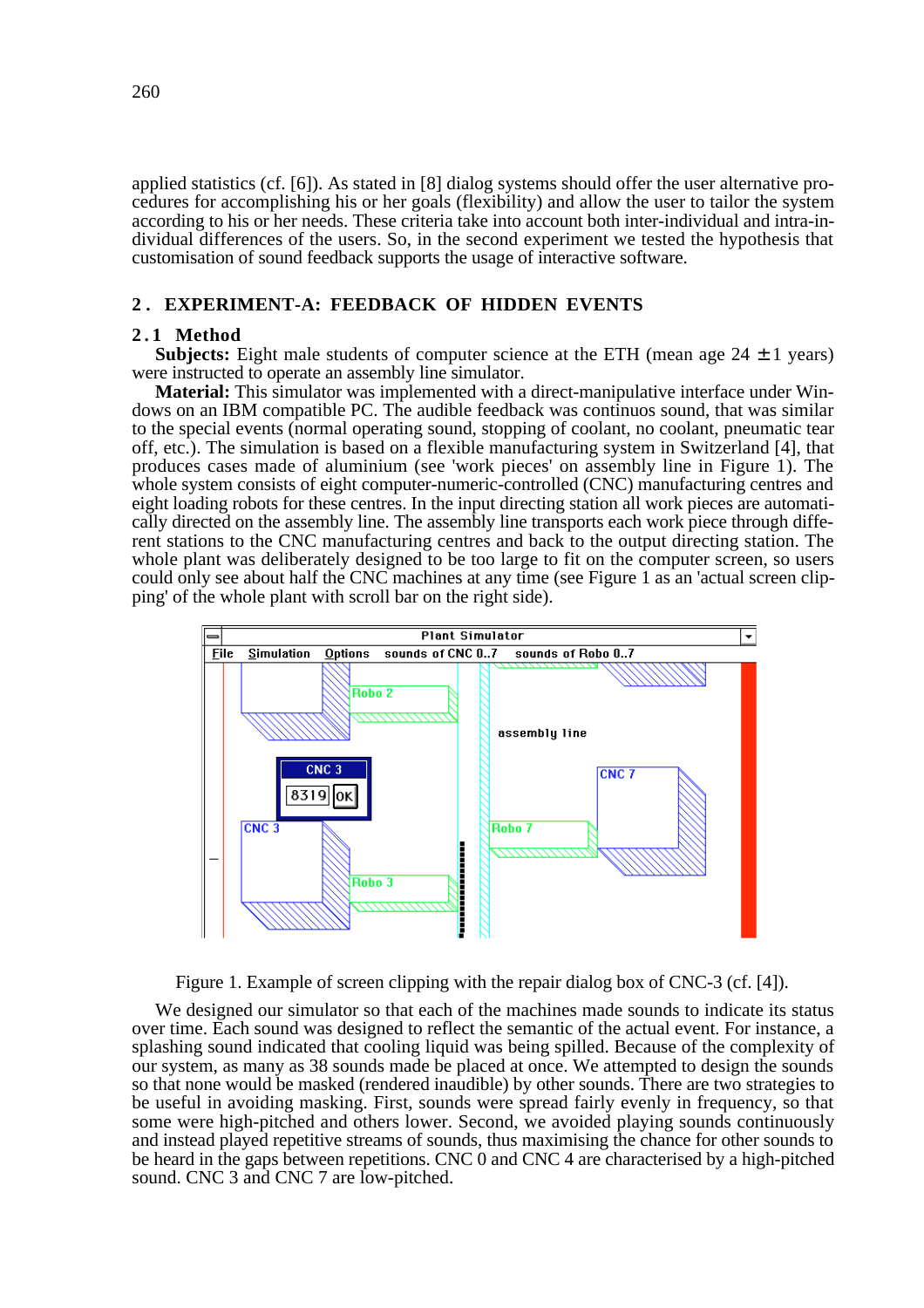**Tasks:** Normal running of a machine was coupled with a characteristic sound pattern. Each machine breakdown generated instead of the normal sound a specific alert sound. If a robot or a CNC centre breaks down, then this centre can not process the pallet of four work pieces further on. The first consequence of a breakdown is a jam on the assembly line. The second consequence is the productivity of the plant decrease.

Subjects were instructed to operate a plant simulator and to take care for a high productivity rate. The task was to trouble-shoot the whole manufacturing system. First, each subject had to detect that a breakdown happened. Then he has to find the interrupted machine (robot or CNC machine). The actual breakdown event shows the operator how to repair the machine. The operator can get this information visually in a modal dialogue box with the status report at the control station or in an auditory form through sound feedback.

Each interrupted machine could be repaired by entering an appropriate repair code (a fourdigit number, e.g. '8319', see Figure 1) in a repair dialogue box at the machine. The operator sees only a part of the whole plant (see 'actual screen clipping' in Figure 1). He moves the actual screen up and down by clicking with the mouse in the scrollbar area to 'go to' the interrupted machine. A mouse click on the machine symbol pops up the repair dialogue box. Entering the correct repair code transfers the interrupted machine in the normal state. If an incorrect repair code is entered, then no internal state change happens and the user could hear only a short beep.

**Procedure:** Test condition-1 was only visual feedback at the operator control panel. Test condition-2 was visual and audible feedback. We used a follow up test design (Latin square). Both task trials lasted exactly 20 minutes each. Before and after each task trial the user has to answer a mood questionnaire (eight scales with overall 36 items as monopolar rating scales). After each task trial we measured the subjective satisfaction with a semantic differential (11 bipolar items). Each individual session took about 90 minutes.

**Measures:** A work piece could have one of the following status: (1) loading on the assembly line at the input directing station, (2) transportation on the assembly line, (3) fixation on the carrier at the reset station, (4) final fixation and twist on the carrier, (5) fixation on a pallet with three other work pieces at the robot, (6) processing one of two sides in the CNC station, (7) change from one side to the other at the reset station, (8) to be provided with a serial number at the labelling station, (9) loading off the assembly line at the output directing station. Steps (3) to (7) are carried out twice, once for each side of the work piece.

Our *first dependent variable* is a point scale that measures the productivity of the plant. Each work piece, that entered the assembly line at the input direction station, counts one point. One point is counted additionally for each side, that was processed at a CNC machine. Each work piece, that left the assembly line at the output direction station, counts an extra point. Each work piece on the assembly line counts one to four points. The productivity score after 20 minute's simulation time is the sum over all work pieces that entered the assembly line (productivity score). The *second dependent variable* is the number of requested status reports at the control station (# of status reports). The *third and fourth dependent variables* are number of correct and number of incorrect repairs (# of correct repairs, and # of incorrect repairs). The eight scales of the mood questionnaire and the 11 items of the semantic differential are control variables to measure users' satisfaction.

#### **2.2 Results**

The results of this experiment showed, that the performance of operating an assembly line simulator could be significantly improved, when feedback of machine break downs and other disturbances was continuously given in an audible form, too (see Table 1).

We can also observe a significant increase of two different aspects of the user's mood. Users felt significantly more self-assure and more social accepted after working with sound feedback than without sound (see Table 2). Their readiness for endeavour, restfulness, and mood increased in the test-condition with sound. On one side, we can observe a significant improvement of performance through sound feedback, on the other side we can find, that users perceive the simulation with sound more in-transparent and feel more or less confused than without sound (see Table 3).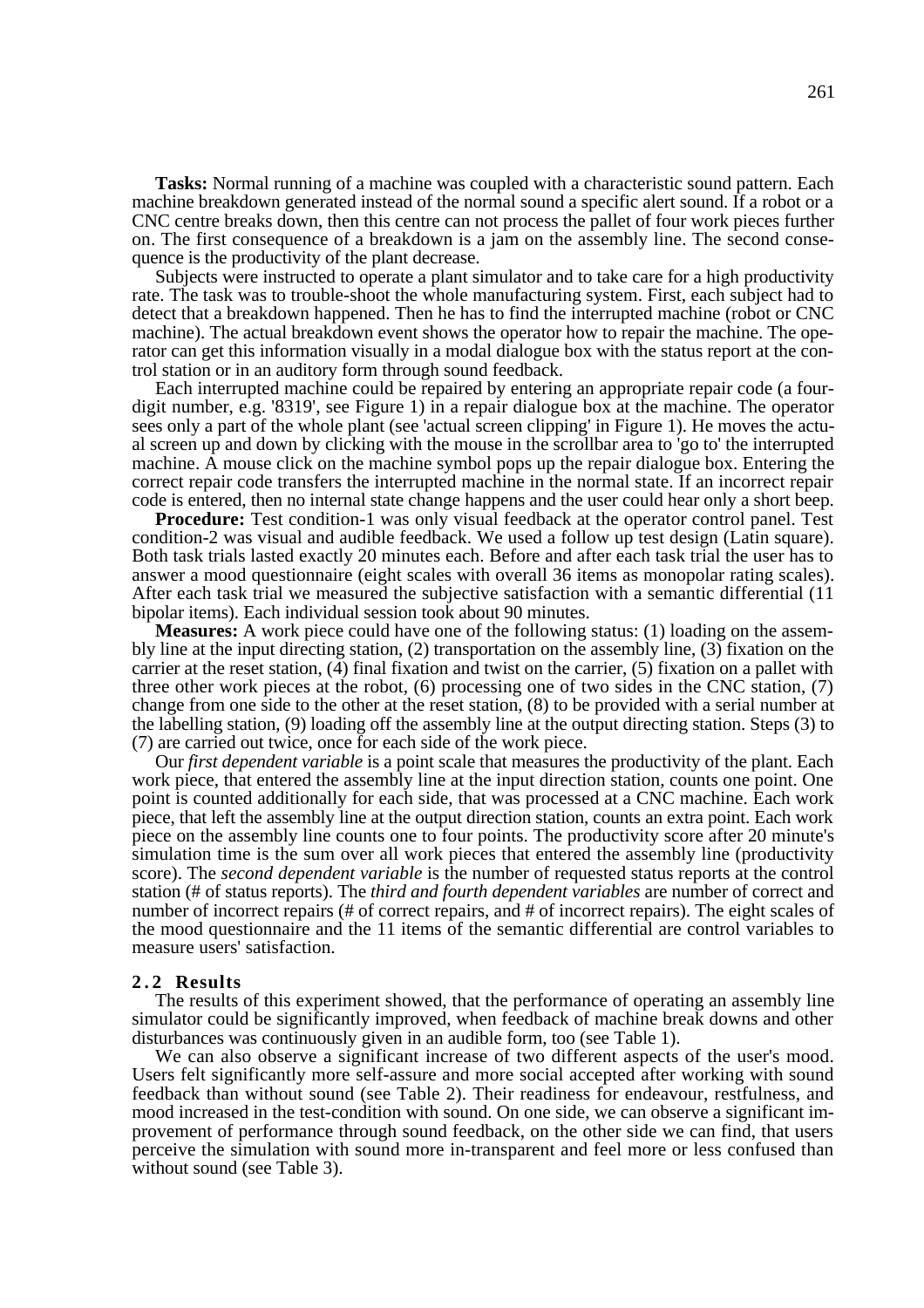#### Table 1.

Results of the four dependent variables that measure users' trouble-shooting activities.

| Variable<br>(77)<br>(0) | With<br>sound | Without<br>sound | Ρ<br>sign. |
|-------------------------|---------------|------------------|------------|
| productivity score      | $70 \pm 5.6$  | $65 \pm 5.3$     | .052       |
| # of status reports     | $17 + 5.8$    | $23 + 4.0$       | .032       |
| # of correct repairs    | $36 + 2.5$    | $36 \pm 2.3$     | .999       |
| # of incorrect repairs  | $16 + 11.0$   | $9 + 7.1$        | .184       |

Table 2.

Results of the differences (after score – before score) of two of eight scales of a mood questionnaire (monopolar rating scale [1 … 6]) that show significant differences.

| Variable<br>$(-5)$                  | $(+5)$ | With<br>sound                  | Without<br>sound                      | sign. |
|-------------------------------------|--------|--------------------------------|---------------------------------------|-------|
| self assurance<br>social acceptance |        | $+1.8 \pm 2.0$<br>$+0.1 + 1.0$ | $-0.6 \pm 1.7$ .022<br>$-1.1 \pm 1.0$ | .031  |

Table 3.

Results of two of eleven items of a semantic differential (bipolar rating scale:  $-2$ ,  $-1$ ,  $0$ ,  $+1$ ,  $+2$ ).

| Variable | $(+2)$                                                                                               | With  | Without | P            |
|----------|------------------------------------------------------------------------------------------------------|-------|---------|--------------|
| $(-2)$   |                                                                                                      | sound | sound   | sign.        |
| confuse  | intransparent-transparent $+0.4 \pm 1.1 +1.4 \pm 0.6$<br>$-$ unequivocal $+0.1 \pm 2.7 +1.1 \pm 1.0$ |       |         | .064<br>.179 |

## **3 . EXPERIMENT-B: CUSTOMISED RESULT FEEDBACK**

We carried out a second experiment to test the hypothesis that sound feedback is particularly helpful, if the user can choose his or her individually preferred sound pattern.

#### **3 . 1 Method**

**Subjects:** Twelve subjects (4 female, 8 male; mean age  $22 \pm 2$  years) were instructed to define queries on a database.

**Material:** The database has a direct manipulative interface and contains 350 different cocktail prescriptions. The database was implemented under HyperCard on an Apple Macintosh IIfx. The user could choose his or her preferred sound feedback with the customisation interface (see Figure 2). Each discrete result feedback was one of 49 different sound pattern for the following six output conditions: 'fit exactly', 'fit except one part', 'fit except 2 parts', 'fit except 3 parts', 'fit except more than 3 parts', 'does not fit'.

Tasks: The task was to search an appropriate cocktail, when the components are given (e.g., type of liquor, type of juice, etc.). Each user had to search four different prescriptions.

**Procedure:** The users chose individually the most convenient sound for each output condition from one of the three sound classes (result of this personal selection: speech in 42%, music in 25%, and noise in 33%). Factor-A was 'feedback' ('with sound' versus 'without sound' condition). We used a follow up test design (Latin square). Both task-solving trials lasted maximally 15 minutes each. Each individual session took about 60 minutes.

**Measures:** The *first dependent variable* is the total search time (in seconds). The *second dependent variable* is the search time per prescription (in seconds). The *third dependent variable* is the number of dialog operators ('# of dialog operators'; e.g., mouse clicks). Before and after each task trial the user has to answer a mood questionnaire (eight scales with overall 36 items as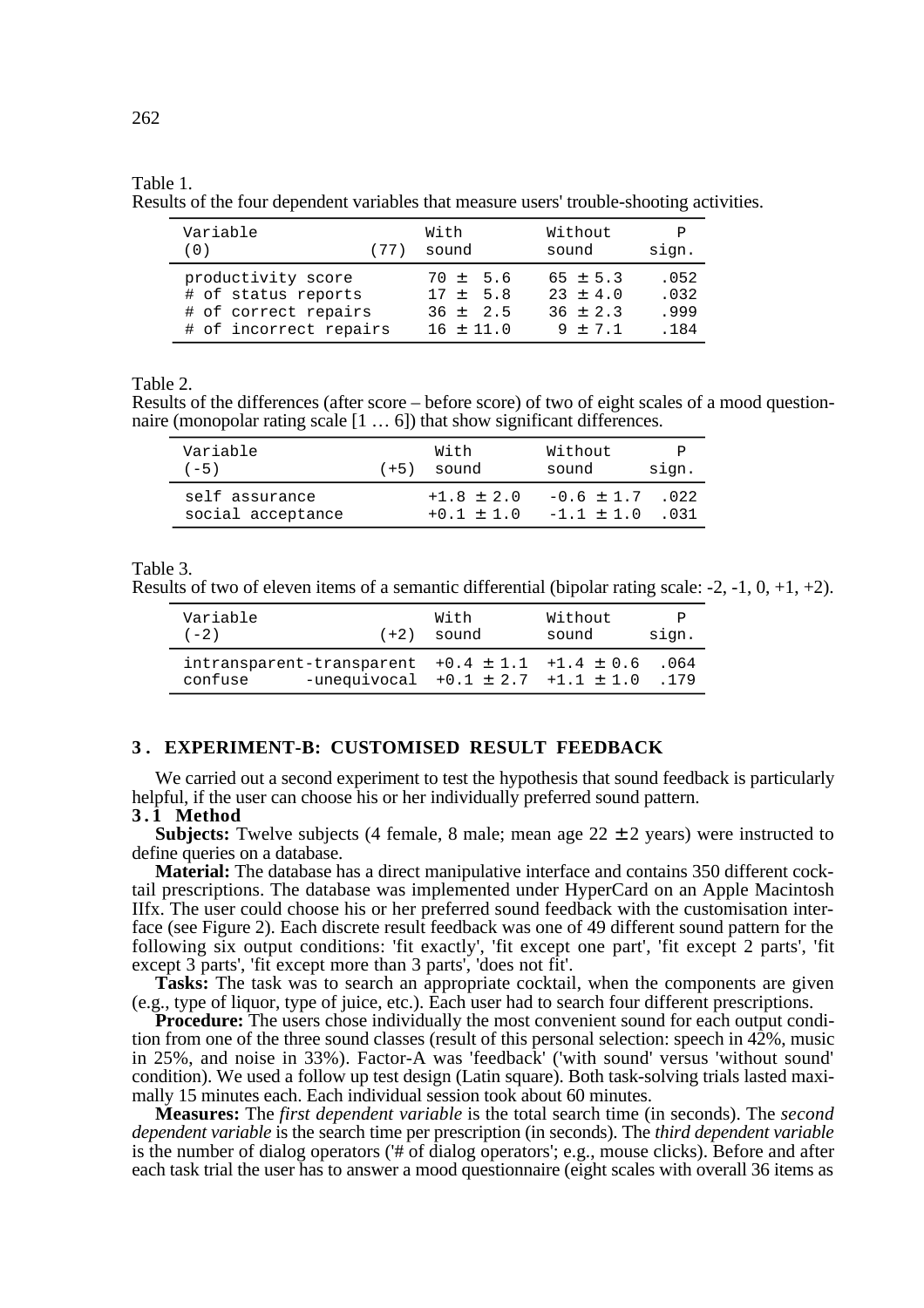monopolar rating scales as control variables). After the task trial with sound feedback we measured each personal opinion (subjective 'sound preference' questionnaire with five monopolar rating scales).

| $\circ$ No Sound                                                                                                   | • Noise          | $\circ$ Speech                                                                                                                                  | $\bigcirc$ Music |
|--------------------------------------------------------------------------------------------------------------------|------------------|-------------------------------------------------------------------------------------------------------------------------------------------------|------------------|
| Ofit except 1 part<br>Ofit except 2 parts<br>Ofit except 3 parts<br>$O$ fit except $\geq 4$ parts<br>Odoes not fit | $O$ fit exactly: | Spaceballs<br>Triangle<br>Rings<br>Dishcrash<br>Cow<br>Wuäähh<br>Train Whistle<br>beduwee<br>Pina<br>crinkle<br>Sam SysMeow<br>Nukel<br>Cricket |                  |
|                                                                                                                    |                  |                                                                                                                                                 |                  |

Figure 2. The customisation interface to select the individual sound feedback.

# **3.2 Results**

The results of Experiment-B showed, that the performance of direct manipulative database queries could not be significantly improved, when feedback was given in an audible form (see Table 4). This result can be explained by the uncontrolled factor 'individualisation'. Most of the users' sound selections did not reflect the ordinal structure of the result feedback (7 sound selections without ordinal structure, 4 sound selections with ordinal structure).

## Table 4.

Results of the three dependent variables that measure users' performance of database queries for both test-conditions 'with sound feedback' and 'without sound feedback'.

| Variable                | With          | Without     | P     |
|-------------------------|---------------|-------------|-------|
|                         | sound         | sound       | sign. |
| search time total       | $685 \pm 193$ | 649 * 288   | .709  |
| search time per prescr. | $201 + 99$    | $182 + 113$ | .627  |
| # of dialog operators   | $98 + 38$     | $112 + 60$  | 577   |

In the analysis of subjective sound preferences we distinguished between those users that prefer sound  $(N=5)$  and those users that do not prefer sound  $(N=7)$ . For a post-hoc analysis we constructed the Factor 'preference' with two levels: 'sound preferred' versus 'sound refused'. Overall both test-conditions, when sound was preferred, the mean search time is  $633 \pm 248$  sec; mean search time, when sound was not preferred (refused, resp), is  $692 \pm 241$  seconds. This difference is not significant (F(1,10) = 0.28,  $p \le 0.609$ ).

Table 5.

Results of the three dependent variables that measure users' performance of database queries only for the test-condition 'with sound feedback' and both users' groups.

| Variable                | Sound         | Sound          | P     |
|-------------------------|---------------|----------------|-------|
|                         | preferred     | refused        | sign. |
| search time total       | $544 \pm 215$ | $786 * 95 023$ | .046  |
| search time per prescr. | $136 + 54$    | $246 + 99$     |       |
| # of dialog operators   | $71 + 26$     | $117 + 32$ 029 |       |